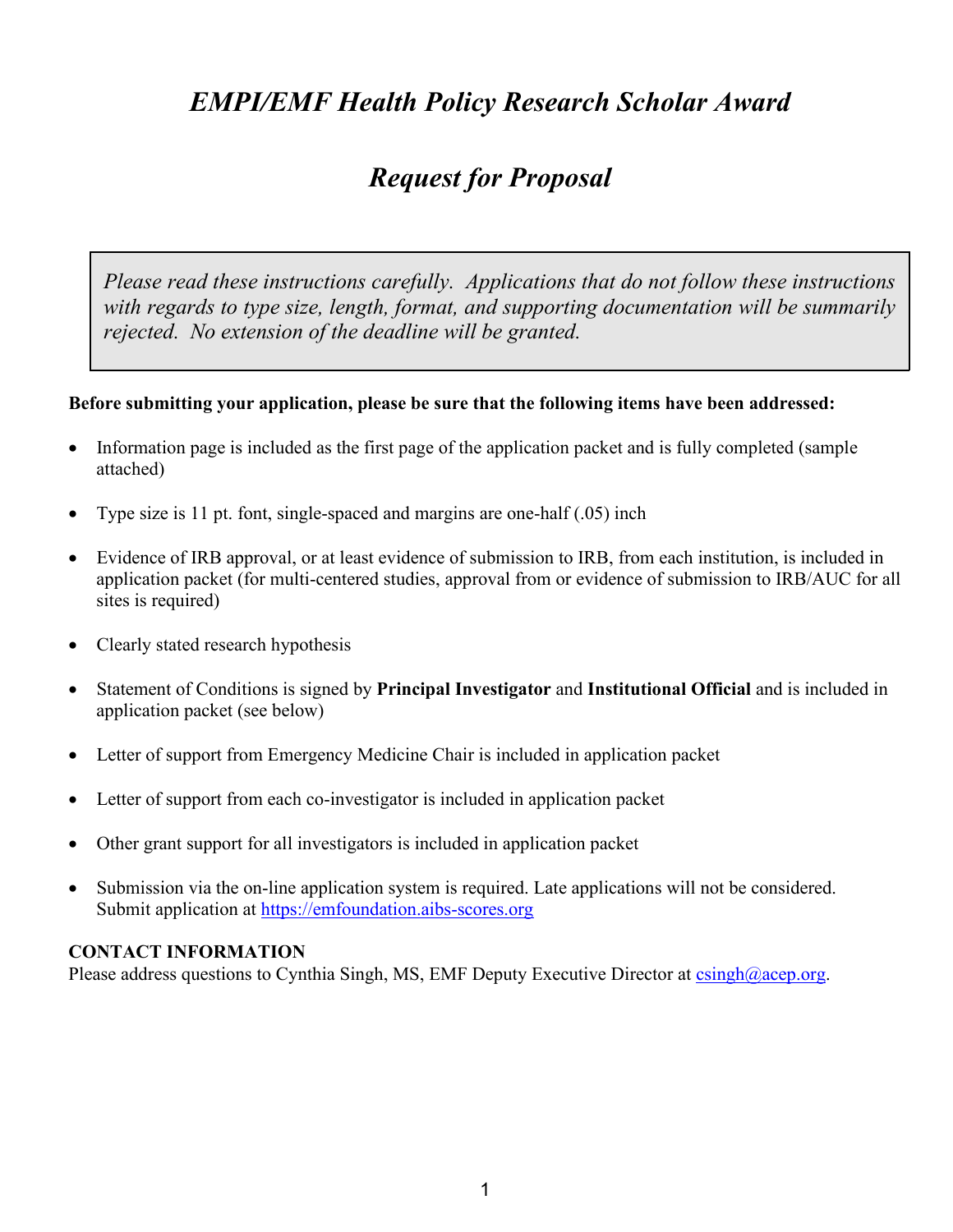# **EMERGENCY MEDICINE FOUNDATION EMERGENCY MEDICINE POLICY INSTITUTE HEALTH POLICY RESEARCH SCHOLAR AWARD**

#### **GENERAL INFORMATION** 2022-2023

 Award Notification: July 1, 2022 Funding Amount: \$100,000 Number of Awards: One

Application Deadline: June 17, 2022 at 6:00 pm EST Funding Period: July 1, 2022 – June 30, 2023

#### **GRANT TOPIC**

The Emergency Medicine Foundation awards funds for award scholar stipends to support the development of health policy research expertise in emergency medicine. The goals of the EMPI/EMF Health Policy Research Scholar Award Program are 1) to promote research on health policy affecting emergency care, 2) to answer topical health policy questions affecting emergency medical care, and 3) to facilitate the academic growth, advanced education, and development of future leaders in emergency care health policy and thereby invest in the future of the specialty of emergency medicine.

EMPI/EMF Health Policy Research Scholar Award stipends are available to non-profit institutions that possess the facilities for health policy research to promote the academic growth of the research scholar. The Health Policy Research Scholar Award Program awards \$100,000 over a one-year period. Awards are made with the stipulation that they are to be **used as salary offset, tuition support, data collection, and for expenses related to policy collaborations** for the EMPI/EMF Health Policy Research Scholar.

# **DEFINITION OF HEALTH POLICY RESEARCH**

Health policy research is broadly defined as scientific investigation designed to furnish new knowledge relating to the financing and delivery of high-quality health care. Such investigations may focus on any aspects of policy that relate to emergency medical care, such as access to care, health care financing, health economics, regulation, quality and safety, and medical-legal issues.

#### **PURPOSE OF THE SCHOLAR AWARD**

The EMPI/EMF Health Policy Research Award Scholar is intended to provide the opportunity for a one- year period of mentored research on emergency care health policy. The scholar is required to complete at least one independent original project and will be expected to lead directed policy analysis in collaboration with the EMPI Policy Advisor Panel. The scholar will be encouraged to collaborate with at least one policymaking or governmental entity, such as a federal or state agency in order to conduct policy- analysis. The scholar should work in an active, progressive research environment that intimately involves the scholar in the conception, planning, conduct, and reporting of emergency medicine research. Although the aim of the scholarship is not to facilitate the pursuit of additional degrees (MS, PhD, etc.), some of the funding may be used for targeted instruction in relevant topics related to their proposal and academic development, such as health policy, biomedical statistics, research design, and grant writing. At the end of the award period, the scholar should have a foundation in the fundamentals that will prepare the scholar to conduct independent research and compete for extramural funding.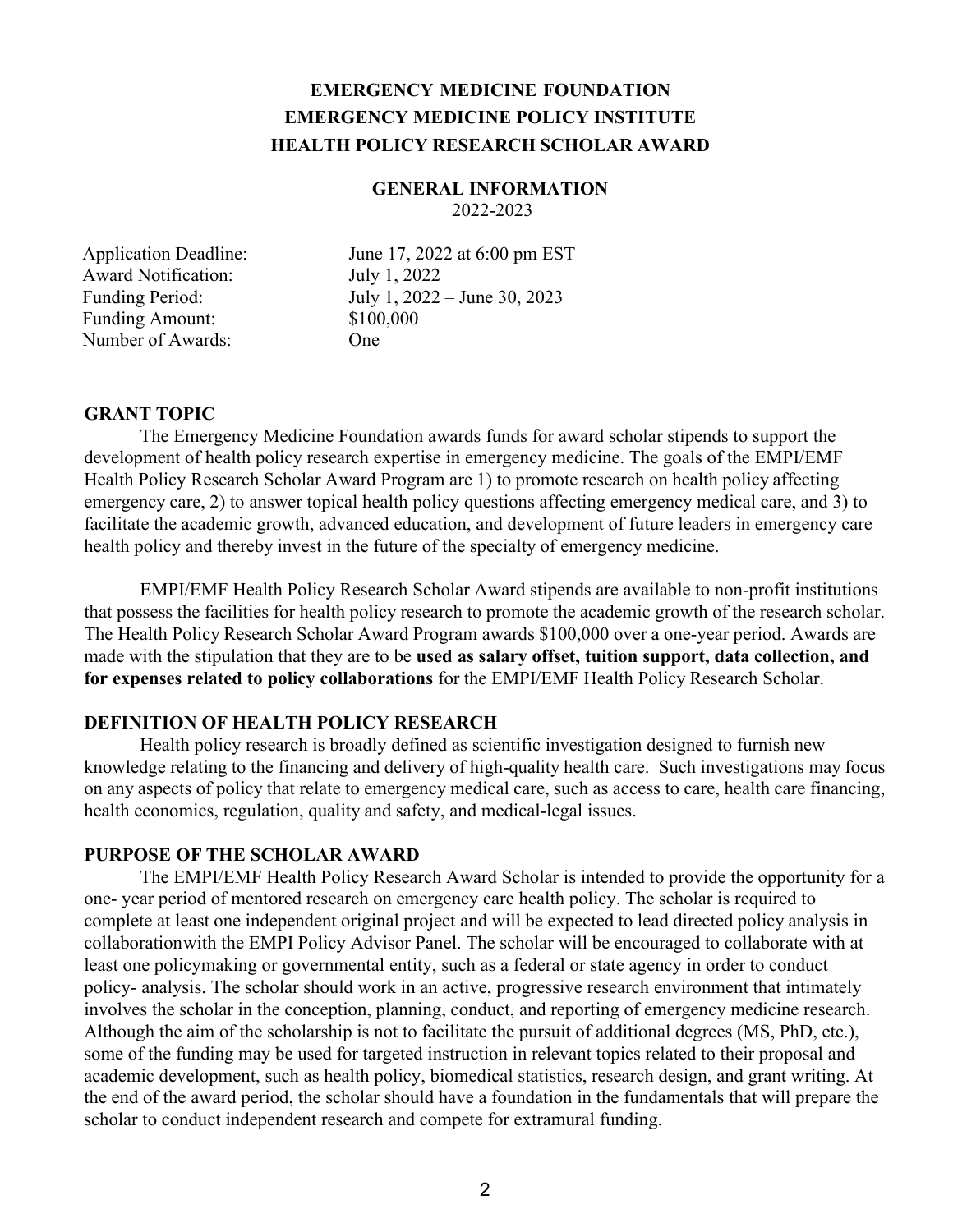## **FUNDING PRIORITIES**

For this grant cycle, EMPI/EMF encourages applications with a focus on one of the priority areas:

- **Cost and value of emergency care**
- **Financing and economics of emergency care**
- **Innovation and diversification of emergency care delivery**

#### **QUALIFICATIONS OF THE SCHOLAR**

The designated research scholar must be an **emergency physician graduate of an ACGME approved emergency medicine residency or pediatric emergency medicine training program at the beginning of the proposed funding period. A resident completing residency training on June 30, 2022 is eligible to apply.** The recipient institution must provide the name of the scholar, curriculum vitae and any other pertinent information to EMF prior to start of funding and approval of the scholar is subject to final review by EMF. The scholar may not be the current recipient of a career development award that covers > 25% of effort, or an RO1 equivalent award. Applicants who have completed research fellowships and/or who hold advanced research degrees are eligible to apply.

# **HEALTH POLICY SCHOLAR EXPECTATIONS**

The purpose of the Health Policy Scholar Program is to develop a cadre of emergency researchers who are well trained and have an established network to pursue health policy research. The Scholar will be selected through a review committee composed of the Senior Health Policy Advisors with input from EMAF and EMF representatives. Once selected, there are several expectations of the Scholar listed below:

- 1. The Scholar will complete a unique, publishable research project during the year. The selection of the project (as listed above under Funding Priorities) will be a primary consideration in the selection of the candidate. While unanticipated delays may occur, it is required that the project will be completed within the one-year time frame and within budget. It is recognized that publication will likely occur after the scholar year has ended.
- 2. **The Scholar will identify a mentor at the time of application**. The quality of the mentor and the proposed interaction will be a primary consideration in the selection of a scholar. While ideally the mentor should be at the same institution, given modern technology, distance mentorship will be considered provided the interaction is frequent and regular. The Scholar will also work directly, and in collaboration, with the EMPI Health Policy Research Consultant.
- 3. The Scholar may select a Federal or State agency to interact with during the year. The EMPI Policy Advisor and EMF Board may assist the Scholar in making this connection after selection.
- 4. EMPI may request two (2) special focused projects, such as white papers, during the year. These projects may or may not result in academic publication. The timeline scope and timeline for these projects will be developed with, and approved by, the EMPI Board of Governors.
- 5. The Scholar will participate in monthly conference calls with the EMPI Policy Advisors and EMPI Health Policy Research Consultant. During those calls, a verbal monthly report of all activities and progress of the project will be discussed. Scholars are expected to continue to participate in these calls until all projects initiated under this program are completed. Thereafter, the Scholar is encouraged to join future calls.
- 6. The Scholar will provide a written update report every two (2) months.
- 7. The Scholar shall attend all face-to-face meetings of EMPI Board of Governors. In addition, the Scholar is encouraged to attend ACEP's Leadership and Advocacy (LAC) meeting and should consider attending the EDPMA Solutions Summit meeting and ACEP Council and Annual meeting. Grant funds may be used to attend the LAC and EDPMA meetings.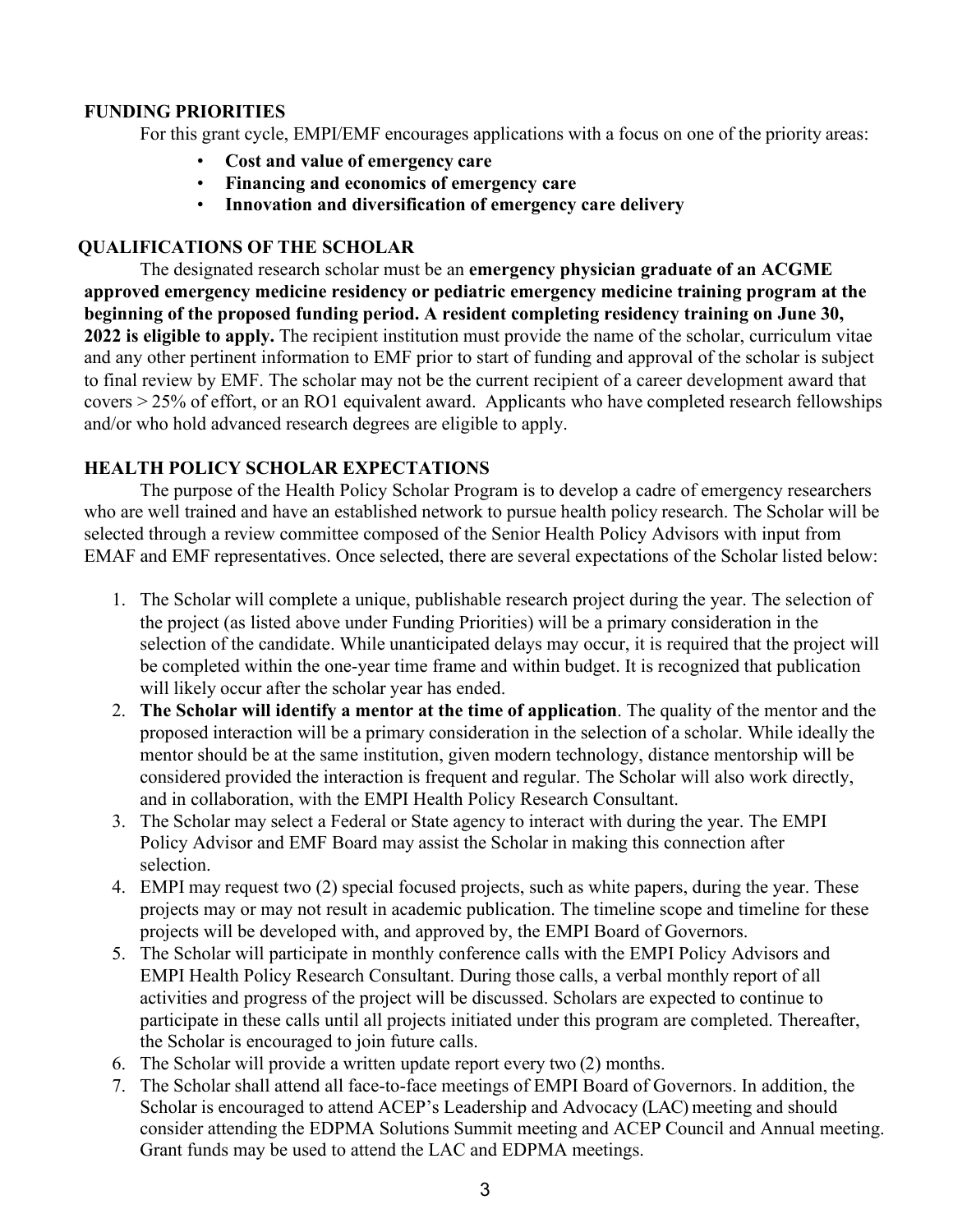8. The Scholar and the Senior Advisors will assist the ACEP Washington Office or their designee in the production of four (4) brief reports on topics chosen by the Washington Office and EMAF/EMF. This assistance will largely be to provide appropriate references and background materials for the reports, though the Scholar may choose to be more involved in the writing of these papers.

#### **ROLE OF THE EMPI POLICY ADVISORS**

The EMPI/EMF Scholarship is led by a panel of three (3) EMPI Policy Advisors and the EMPI Health Research Consultant. The advisors will serve as mentors to the scholar and will assist with several activities during the course of the scholarship. The scholar will be expected to communicate regularly with the advisors regarding their research, including reviewing research proposals prior to beginning projects, reviewing interim results, and assisting with presentation and dissemination. Advisors will work with the scholar to assist in arranging collaborations with a relevant policymaker, organization, or agency. Advisors will review requests for policy analysis from members of the EMPI Board of Governors to develop specific policy questions for the scholar to answer.

#### **COLLABORATION WITH POLICY MAKING ENTITY**

An optional and desirable (but not mandatory) aim of the scholarship is for the scholar to collaborate with at least one policymaking entity, such as a federal or state agency in order to conduct policy-analysis and gain experience in policy. Examples of possible entities include federal agencies (CDC, AHRQ, CMS, and DHHS), state agencies (State Dept. of Health), non-governmental organizations (NQF, IHI). The collaboration could be longitudinal throughout the scholarship or could be a focused intensive experience (e.g., 3 month internship). While identifying such collaboration in the application is beneficial, it is not expected or required. EMPI will work with the selected scholar to establish such connections.

# **EVALUATION OF APPLICATIONS**

Each application will be peer reviewed and will be judged primarily by the likelihood of producing dedicated, qualified researchers in emergency medicine health policy as indicated by 1) the scientific merit and policy relevance of the scholar's proposed research project, 2) the proposed collaboration with a policymaking entity, 3) the qualifications of the Scholar, 4) educational curriculum, and 5) the willingness of the scholar's institution to support scholars in emergency medicine health policy and provide the necessary facilities and support to complete the curriculum and projects as described. The final funding decision will be made by the Emergency Medicine Foundation Board of Trustees and all decisions are final.

# **TERMS OF THE GRANT**

# Duration and Grant Amount

Applicants may apply for up to a total of \$100,000 for a one-year period. The budget may support expenses such as salary, data collection, travel to meetings/conferences, didactic training, and other costs related to the work of the scholar.

# Extension of Grant Period

In unusual circumstances, arrangements can be made for an extension of an award. Such a request must be made by the Scholar at least 60 days before the expiration date of the award. This request must be made in writing, specify reasons for requesting the extension, and state a new expiration date. Project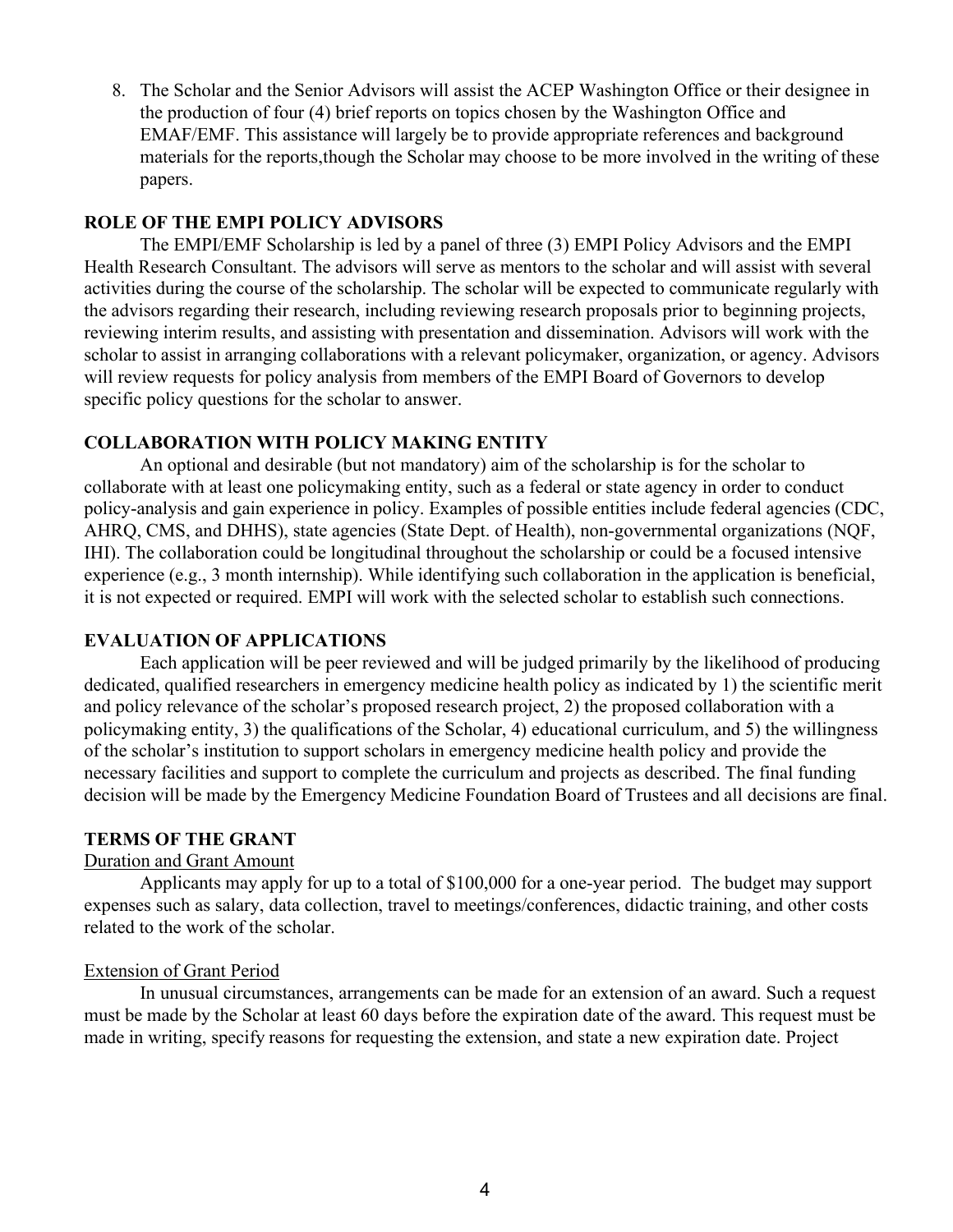#### extensions of greater than six months will not be considered.

#### Change of Status of Scholar

If the named Scholar changes affiliations, they will immediately notify EMF and will confer with the EMPI Advisor Panel to confirm that commitment and funding requirements will be met. If the scholar ceases research in the field for which the scholarship stipend was made, the award will terminate and the remaining balance will be returned to the Emergency Medicine Foundation.

#### Location of work

Stipends are awarded for investigations in the United States at an accredited medical school, medical center, or institution affiliated with a university teaching program. The Scholar will make all arrangements for conduct of the proposed research projects.

#### Financial Support

Semi-annual payments will be made to the Scholar's institution responsible for administering the funds. The Emergency Medicine Foundation will not be responsible for institutional overhead. Detailed audited financial reports may be required.

#### Liability of the Emergency Medicine Foundation

The EMPI and the EMF assumes no financial liability if patient care responsibilities of any kind are undertaken by the EMPI/EMF Health Policy Research Scholar. The Scholar and the Scholar's institution acknowledge that the EMF is not legally liable for the conduct of the EMPI/EMF Health Policy Research Scholar.

#### Patent Policy

The Scholar and Scholar's institution acknowledge that if a patentable invention or discovery is conceived and reduced to practice by the EMF Health Policy Research Scholar during the term of the scholarship, the EMF must be apprised of the invention and the institution's plans for protecting such invention under existing institutional patent policy. The EMF will defer to institutional policies where they are in compliance with those of the Federal government. The EMF reserves the right where the institution has no patent policy, or policies not in compliance with those of the federal government, to claimrights and interests in the invention or discovery.

#### Limitations on Grants

Awards are made with the stipulation they are to be used as salary (and benefits), tuition support, data collection, travel, in support of the EMPI/EMF Health Policy Research Scholar work. Costs for publications, secretarial support, etc., must be borne by the program/institution. Indirect costs are not allowed.

#### **SUPPORT FACILITIES**

The Scholar must submit letters of support if the proposed project uses facilities not routinely available to or directly under the supervision of the Scholar's institution.

#### **PUBLICATIONS**

All discoveries resulting from published work supported in part by the Emergency Medicine Foundation should be made available to the public and scientific community through approved scientific channels such as national meetings and peer reviewed publications. Publications will acknowledge the support of the Emergency Medicine Foundation and the appropriate corporate underwriter, if any. Two reprints of each publication should be forwarded to the Emergency Medicine Foundation.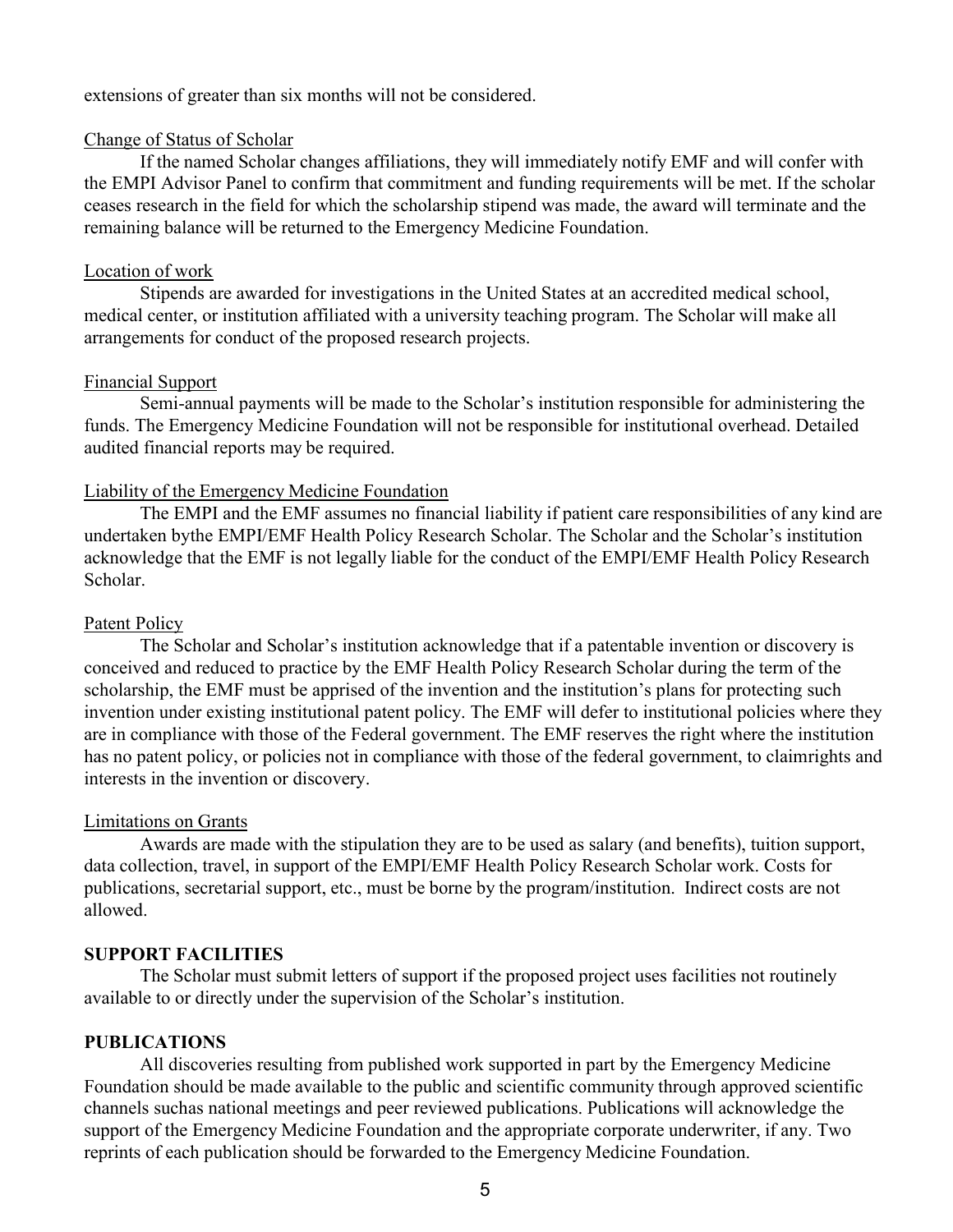#### **PROGRESS REPORTS AND MONEY MANAGEMENT**

The designated EMPI/EMF Health Policy Research Scholar is required to written submit progress reports every two (2) months and a final report. Additional reports may be required. Failure to provide such reports will delay transmission of funds. Furthermore, failure to provide interim and final reports to the Foundation may negatively impact your institution's ability to apply for future EMF awards. The EMF will maintain the copyright of all such reports. Progress reports must include an accounting report using Generally Accepted Accounting Procedures showing the distribution of funds with a signature from an institutional official (e.g., accountant, grants manager, administrator from the Office of Sponsored Research). The EMF reserves the right to withhold release of interim funds if >25% of the previous cycle remains unspent. The EMF allows up to 25% of funds to be carried over from one cycle to the next.

#### **INSTITUTIONAL SUPPORT**

**Research involving human subjects must be approved by the institutional review board (IRB), or its equivalent. IRB approval must be documented prior to dispensation of EMF funds.**

#### **EFFORT OF THE EMPI/EMF HEALTH POLICY RESEARCH SCHOLAR**

If all support of the EMPI/EMF Health Policy Research Scholar is provided by the Foundation, the EMF assumes 100% of the Scholar's effort will be directed toward emergency medicine research and pursuit of advanced training. If the Scholar's institution chooses to provide supplemental salary support, the Scholar's percent of effort toward non-research endeavors will be proportional to the institution's support. No more than 50% of the designated Scholar's effort will be dedicated to endeavors unrelated to scholarship activities (24 hours per week maximum, inclusive of clinical and non-clinical obligations, calculated monthly).

#### **GRANTEE WORKSHOP**

Grantees are expected to attend a grantee workshop in Bethesda, MD. The workshop is designed to bring together EMF grant recipients to present their progress and discuss any problems they may be facing. Senior researchers and faculty will be available to help solve problems, such as enrollment efforts, managing staff and life-work balance. NIH program officers participate in this workshop to discuss funding opportunities, provide research career advice and network with the grantees. Travel expenses will be reimbursed by the Emergency Medicine Foundation.

#### **RESEARCH FORUM**

Awardees are required to present their work at the American College of Emergency Physicians' Scientific Assembly/Research Forum immediately following the completion of the award year as an abstract presentation. Funds cannot be requested to cover the travel cost to attend the Research Forum.

#### **LEADERSHIP AND ADVOCACY CONFERENCE**

Awardees will be expected to attend ACEP's Leadership and Advocacy Conference during their award year.

#### **POST-SCHOLARSHIP SURVEYS**

EMPI/EMF Health Policy Research Scholars will be surveyed periodically following completion of the scholarship regarding career paths, subsequent grants/contracts obtained, and publications. Scholars will be expected to respond to these surveys as the Foundation will rely on such information to support continuation of the Research Scholarship program.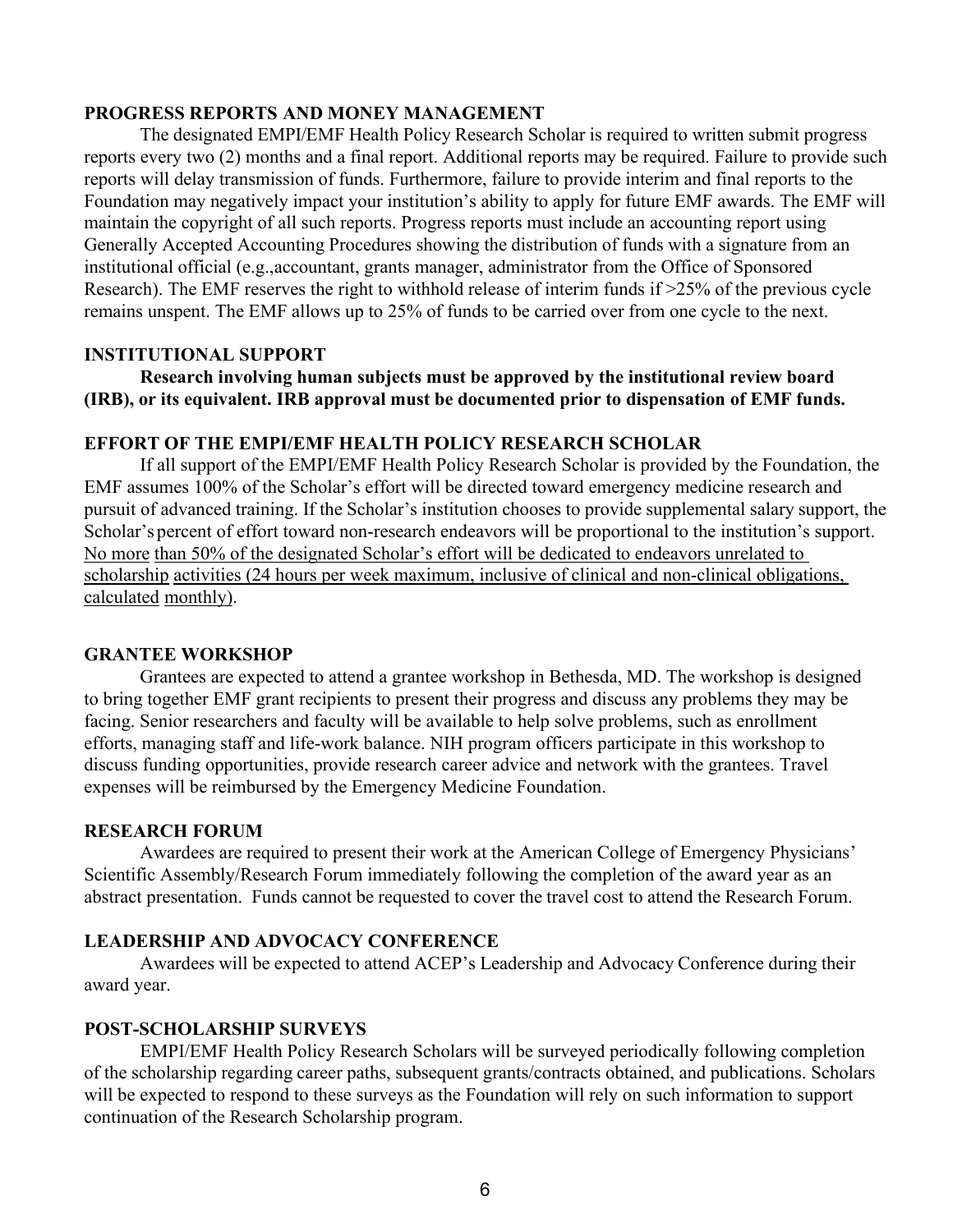# **EMPI/EMF HEALTH POLICY RESEARCH SCHOLARSHIP GRANT APPLICATION INSTRUCTIONS**

**Do not submit an incomplete application. An application will be considered incomplete if it is illegible, if it fails to follow instructions, or if the material presented is insufficient to permit an adequate review. Unless specifically required by these instructions (e.g. human subjects certification, vertebrate animals verification) do not send supplementary material.** 

The application consists of the following sections:

# **1. INFORMATION PAGE**

Name the **one** person responsible to the applicant organization for the scientific and technical direction of the project. Choose a title that is descriptive and specifically appropriate, rather than general. List mentor(s).

# **2. ABSTRACT**

Provide a brief summary of research proposal, policy collaboration, and educational program. Include rationale, research hypothesis, specific aims, and significance. Include goal of collaboration with health policy entity. Include coursework to be completed.

# **3. TABLE OF CONTENTS**

#### **4. RESEARCH PROPOSAL** (limit 10 pages)

Use NIH form Continuation Format Page available on the internet at [www.grants.nih.gov/grants/funding/phs398/phs398.html#](http://www.grants.nih.gov/grants/funding/phs398/phs398.html)

Please use the following subheadings:

*Specific Aims* (limited 1 page)

- State concisely the goals of the proposed research and summarize the expected outcome(s), including the impact that the results of the proposed research will exert on the research field(s) involved.
- List succinctly the specific objectives of the research proposed, e.g., to test a stated hypothesis, create a novel design, solve a specific problem, challenge an existing paradigm or clinical practice, address a critical barrier to progress in the field, or develop new technology.

*Significance* 

- Explain the importance of the problem or critical barrier to progress in the field that the proposed project addresses.
- Explain how the proposed project will improve scientific knowledge, technical capability, and/or clinical practice in one or more broad fields.
- Describe how the concepts, methods, technologies, treatments, services, or preventative interventions that drive this field will be changed if the proposed aims are achieved.

# *Innovation*

- Explain how the application challenges and seeks to shift current research or clinical practice paradigms.
- Describe any novel theoretical concepts, approaches or methodologies, instrumentation or interventions to be developed or used, and any advantage over existing methodologies, instrumentation, or interventions.
- Explain any refinements, improvements, or new applications of theoretical concepts, approaches or methodologies, instrumentation, or interventions.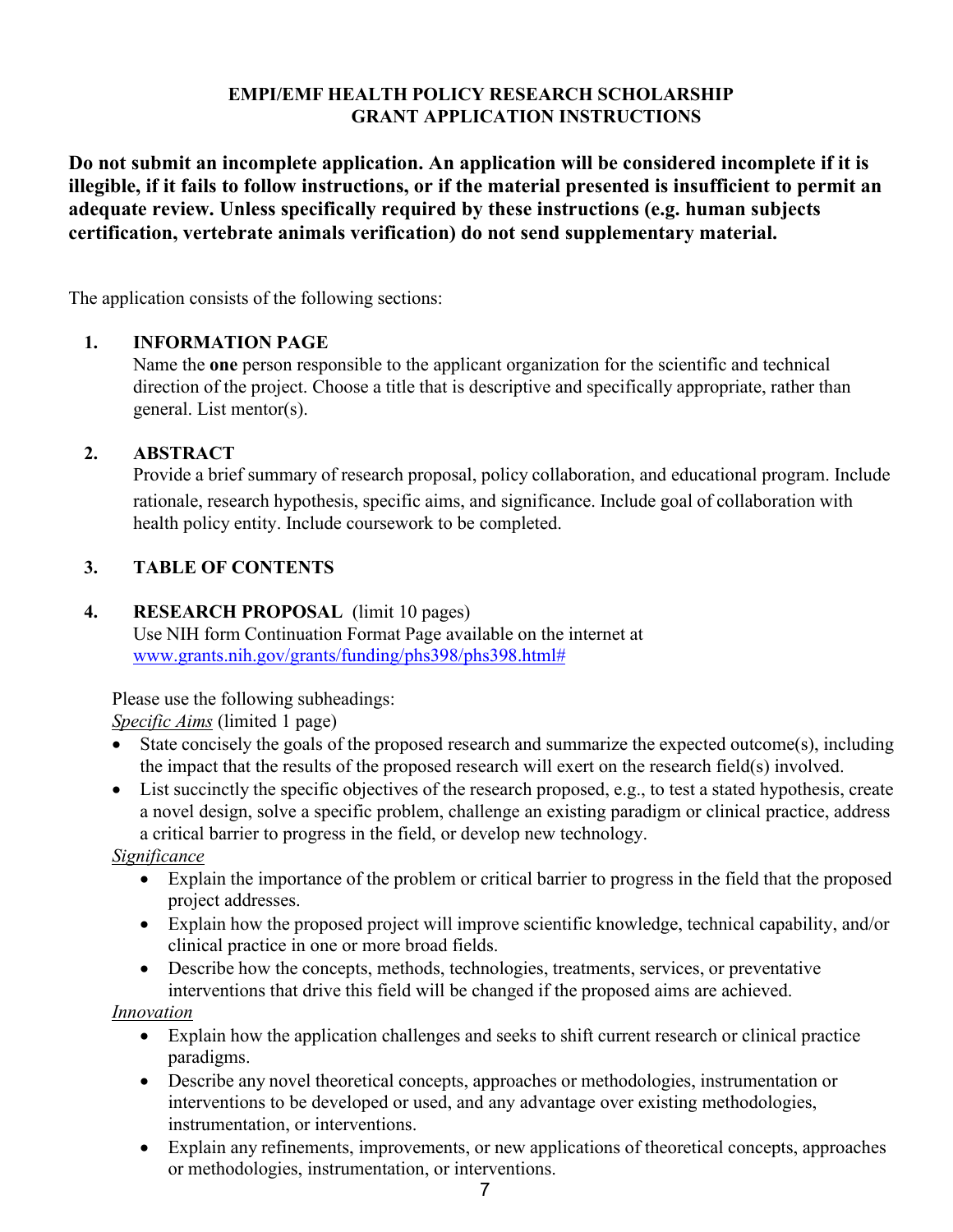# *Approach*

- Describe the overall strategy, methodology, and analyses to be used to accomplish the specific aims of the project.
- Discuss potential problems, alternative strategies, and benchmarks for success anticipated to achieve the aims.
- If the project is in the early stages of development, describe any strategy to establish feasibility, and address the management of any high risk aspects of the proposed work.
- Preliminary Studies. Include information on Preliminary Studies. Discuss the PD/PI's preliminary studies, data, and or experience pertinent to this application. Preliminary data can be an essential part of a research grant application and help to establish the likelihood of success of the proposed project.

# **5. DESCRIPTION OF THE HEALTH POLICY COLLABORATION** (limit 1 page - optional) Describe the aim of the health policy collaboration. Explain which potential entities you would plan to collaborate with and how it will advance your research project or policy education. Describe the nature of the collaboration: will it be longitudinal or for a set period of time? Will it be remote or on- site? Detail any prior experience with this entity and detail how you plan to make contact with the entity and if you will need the assistance of the Senior Advisors.

# **6. DESCRIPTION OF THE SCHOLARSHIP YEAR** (limit 2 pages)

Describe how the scholarship year will be structured. Outline major goals and objectives and indicate how they will be achieved. At a minimum, address 1) details of clinical duties, and relative commitments to clinical care, research, and class work, 2) how collaboration with a health policy entity will be approached, 3) how research proposal will be accomplished, 4) description of any formal (coursework) or informal (seminars, research meetings) to be pursued and the purpose of the coursework.

# **7. PERSONAL STATEMENT** (limit 1 page)

The applicant should compose and submit a personal statement that addresses:

- a. the applicant's interest in the topic and this project
- b. the applicant's career goals and how the scholarship will advance them
- c. any additional pertinent experience or interests the applicant wishes the committee to consider

# **8. ROLE OF POLICY PARTNERS** (optional - limit 1 page)

Describe any current or past relationships with government (local, state or federal) agencies. Include a brief description of how and to what extent these relationships will be utilized to further the education of the scholar and/or to further emergency medicine health policy goals.

# **9. BIOGRAPHICAL SKETCHES**

Use the NIH Biographical Sketch Format Page available on the internet at <https://grants.nih.gov/grants/forms/biosketch.htm> Information is requested for the applicant, mentor and any associate investigators who will be involved with the projects.

# **10. RESOURCES AND ENVIRONMENT** (limit 1 page)

Describe the research facilities (laboratory space, clinical population, etc.) available for scholarship training. If computer access or statistical support is available, it should be described in this section.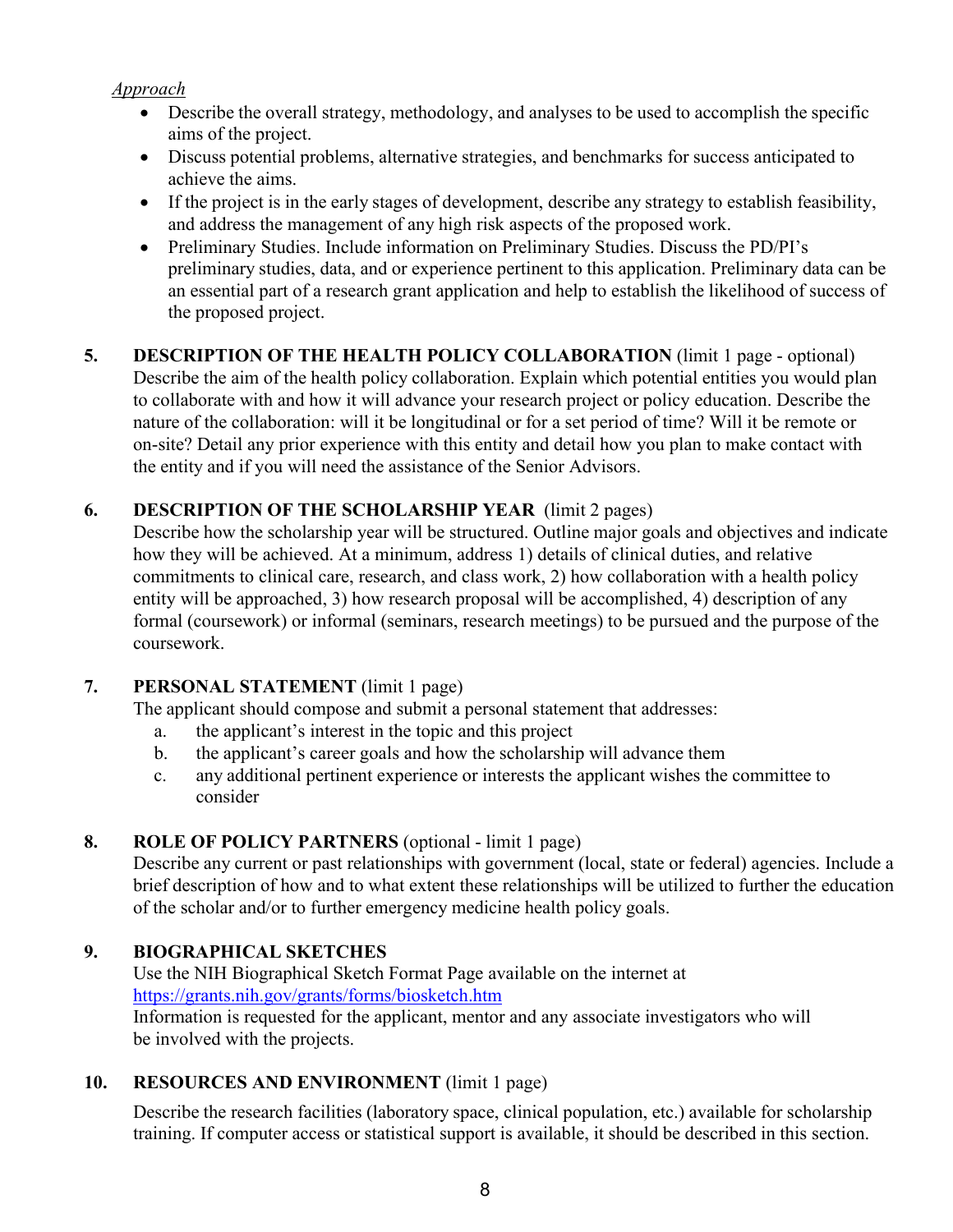# **11. BUDGET**

Provide a budget narrative to indicate how the money will be spent. Justify all major expenditures. Use the current NIH salary cap. Institutional overhead is not allowed.

Use the NIH Form Detailed Budget for Initial Budget Period available at [www.grants.nih.gov/grants/funding/phs398/phs398.html#](http://www.grants.nih.gov/grants/funding/phs398/phs398.html)

# **12. OTHER SUPPORT**

List all current and pending intramural and extramural research funding for the applicant. For each item indicate the grant identification number, grant type, PI, funding source, annual direct costs, funding period, percent effort, grant title, and brief description of project. For all items indicate whether there is any scientific or budgetary overlap with the current proposal.

# **13. ETHICS**

**Human Subjects**. For all research involving human subjects, a part of the peer review process will include careful consideration of protections from research risks, as well as the appropriate inclusion of women, minorities, and children. The EMF Scientific Review Committee (SRC) will assess the adequacy of safeguards of the rights and welfare of research participants, and the appropriate inclusion of women, minorities, and children, based on the information in the application. This evaluation will be factored into the overall score. The information on the protection of human subjects that you are required to provide in this section is identical to information that you will be required to provide for IRB at your own institution and are required by most Federal agencies. This section must address the following items. These can be copied and pasted directly into your application.

The applicant should include specific measures on how protected health information (as defined by the Human Health Services) will be handled in accordance with the Privacy Rule of the Health Insurance Portability Accountability Act (HIPAA).

# **1. RISKS TO THE SUBJECTS**

#### a. Human Subjects Involvement and Characteristics

Describe the proposed involvement of human subjects in the work outlined in the Research Design and Methods section. Describe the characteristics of the subject population, including their anticipated number, age range, and health status. Identify the criteria for inclusion or exclusion of any subpopulation. Explain the rationale for the involvement of special classes of subjects, such as fetuses, neonates, pregnant women, children, prisoners, institutionalized individuals, or others who may be considered vulnerable populations. Note that 'prisoners' includes all subjects involuntarily incarcerated (for example, in detention centers) as well as subjects who become incarcerated after the study begins. List any collaborating sites where human subjects research will be performed, and describe the role of those sites in performing the proposed research.

#### b. Sources of Materials

Describe the research material obtained from living human subjects in the form of specimens, records, or data.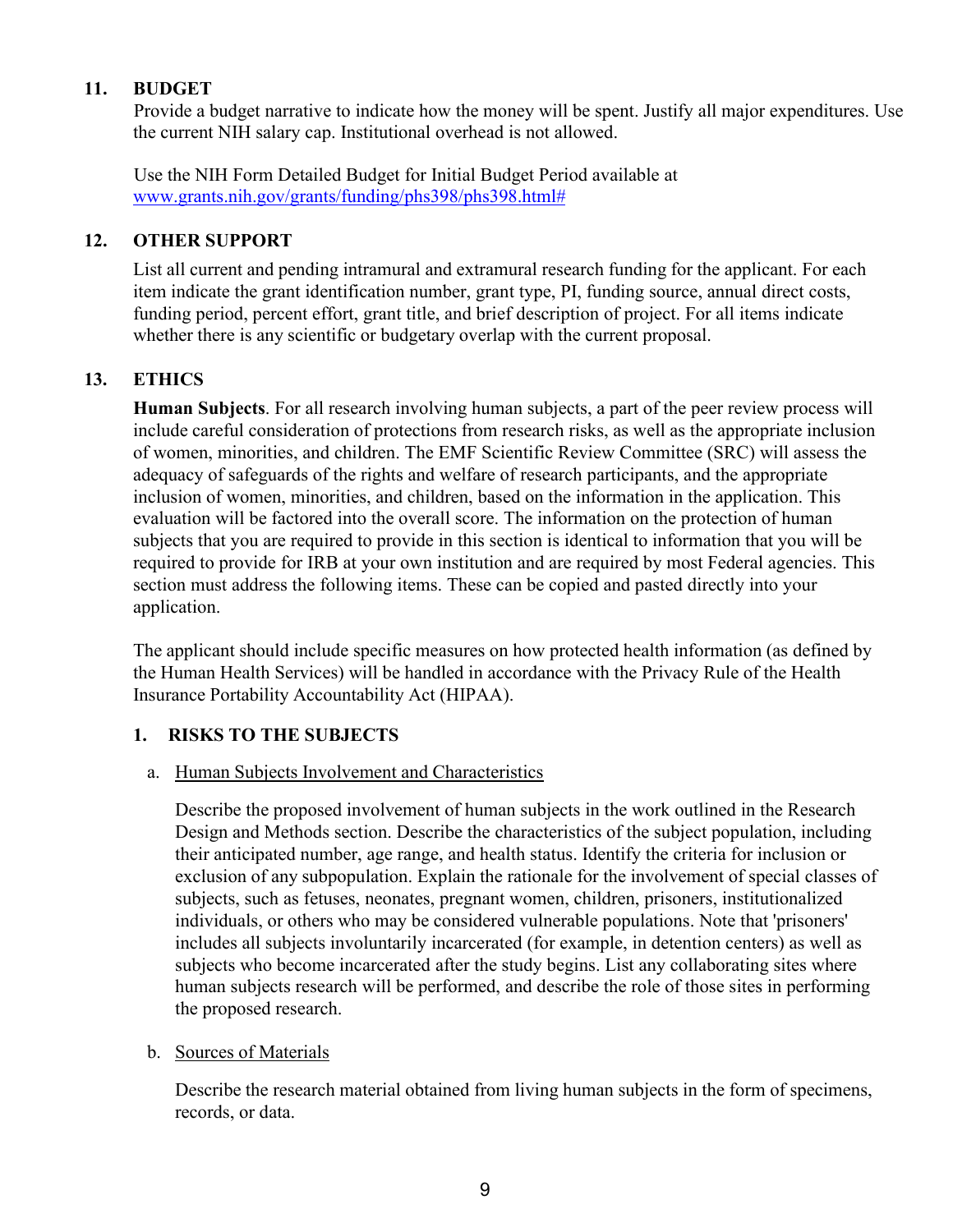Describe any data that will be recorded on the human subjects involved in the project. Describe the linkages to subjects, and indicate who will have access to subject identities. Provide information about how the specimens, records, or data are collected and whether material or data will be collected specifically for your proposed research project.

#### c. Potential Risks

Describe the potential risks to subjects (physical, psychological, social, legal, or other), and assess their likelihood and seriousness to the subjects. Where appropriate, describe alternative treatments and procedures, including the risks and benefits of the alternative treatments and procedures to participants in the proposed research.

# **2. ADEQUACY OF PROTECTION AGAINST RISKS**

#### a. Recruitment and Informed Consent

Describe plans for the recruitment of subjects (where appropriate) and the process for obtaining informed consent. If the proposed studies will include children, describe the process for meeting requirements for parental permission and child assent.

Include a description of the circumstances under which consent will be sought and obtained, who will seek it, the nature of the information to be provided to prospective subjects, and the method of documenting consent. Informed consent document(s) need not be submitted to the PHS agencies unless requested.

#### b. Protection Against Risk

Describe planned procedures for protecting against or minimizing potential risks, including risks to confidentiality, and assess their likely effectiveness. Where appropriate, discuss plans for ensuring necessary medical or professional intervention in the event of adverse effects to the subjects. Studies that involve clinical trials (biomedical and behavioral intervention studies) must include a description of the plan for data and safety monitoring of the research and adverse event reporting to ensure the safety of subjects.

# **3. POTENTIAL BENEFITS OF THE PROPOSED RESEARCH TO THE SUBJECTS AND OTHERS**

Discuss the potential benefits of the research to the subjects and others. Discuss why the risks to subjects are reasonable in relation to the anticipated benefits to subjects and others.

# **4. IMPORTANCE OF THE KNOWLEDGE TO BE GAINED**

Discuss the importance of the knowledge gained or to be gained as a result of the proposed research.

Discuss why the risks to subjects are reasonable in relation to the importance of the knowledge that reasonably may be expected to result.

# **5. DATA AND SAFETY MONITORING PLAN (if applicable)**

If your research includes a clinical trial, create a heading entitled "Data and Safety Monitoring Plan." Provide a general description of a monitoring plan that you plan to establish as the overall framework for data and safety monitoring.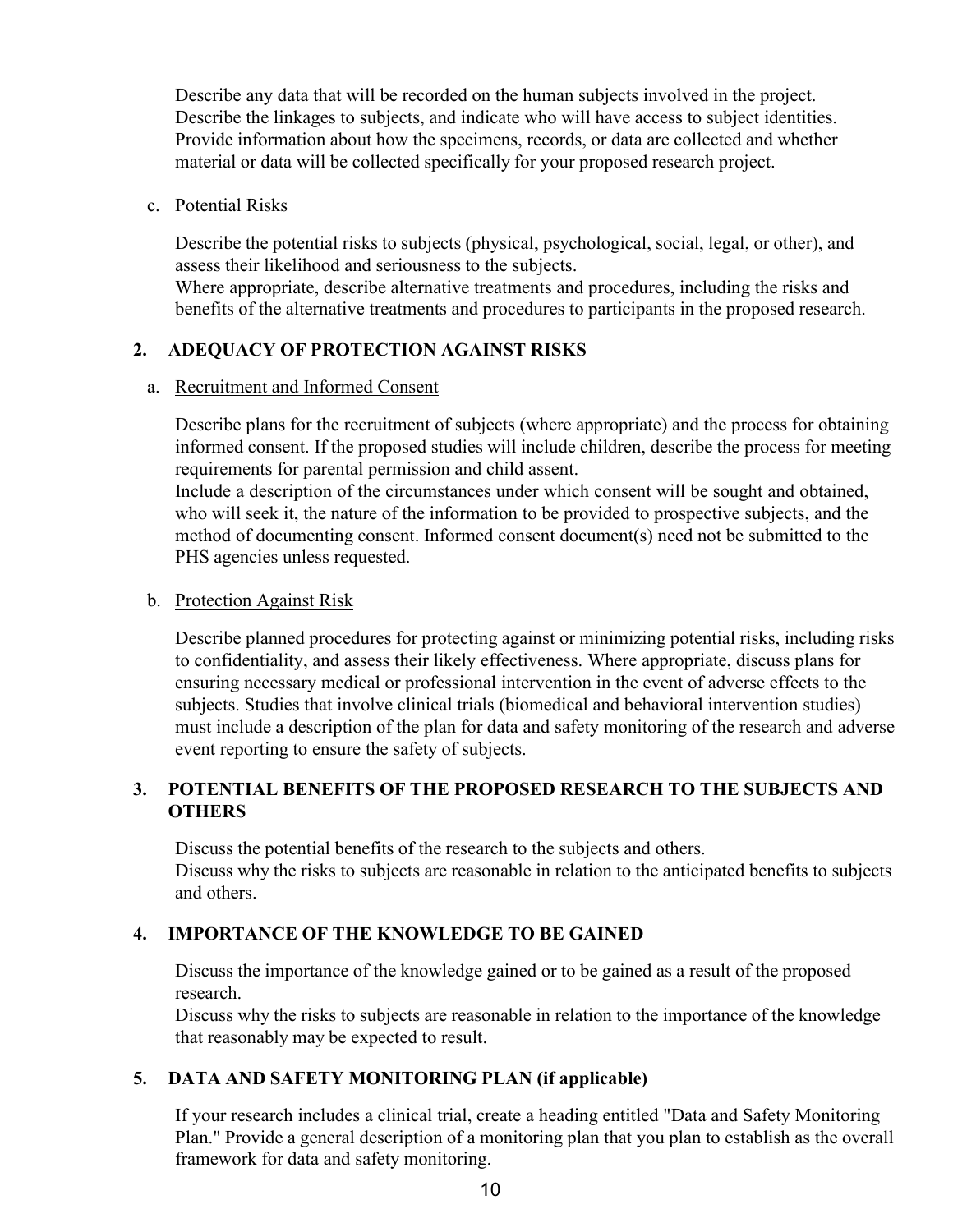Vertebrate Animals. For all applications involving vertebrate animals, the applicant must address the following five items. These five points may be copied and pasted directly into the application.

- 1. Provide a detailed description of the proposed use of the animals in the work outlined in the Research Design and Methods section. Identify the species, strains, ages, sex, and numbers of animals to be used in the proposed work.
- 2. Justify the use of animals, the choice of species, and the numbers to be used. If animals are in short supply, costly, or to be used in large numbers, provide an additional rationale for their selection and numbers.
- 3. Provide information on the veterinary care of the animals involved including the name of the supervising veterinarian. Include information from the Association for Assessment and Accreditation of Laboratory Animal Care International: the name of the accredited parent organization (e.g., University of X) and the certificate number and date of last inspection.
- 4. Describe the procedures for ensuring that discomfort, distress, pain, and injury will be limited to that which is unavoidable in the conduct of scientifically sound research. Describe the use of analgesic, anesthetic, and tranquilizing drugs and/or comfortable restraining devices, where appropriate, to minimize discomfort, distress, pain, and injury.
- 5. Describe any method of euthanasia to be used and the reasons for its selection. State whether this method is consistent with the recommendations of the Panel on Euthanasia of the American Veterinary Medical Association. If not, present a justification for not following the recommendations

# **14. LITERATURE CITED**

# **15. APPENDIX**

Include letters of support from the department chairs, and mentors (required). Include proof of IRB approval or submission. Copies of questionnaires and relevant testing forms should also be included as appendices. No page numbering is necessary for Appendix. Do not use appendix to circumvent page limitations for research plans. Do not include experimental methods, protocols or figures that should be incorporated within the research project description.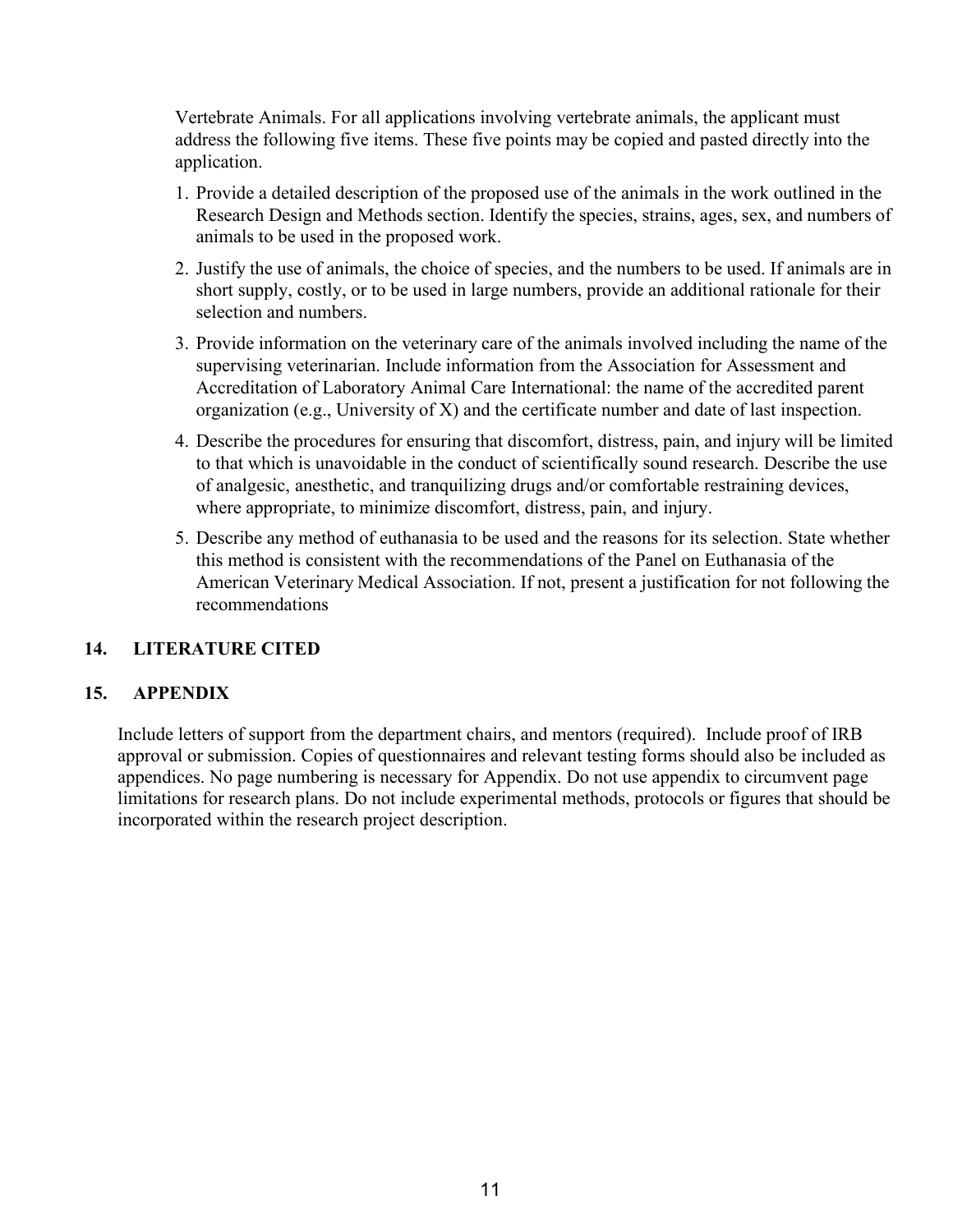#### **EMERGENCY MEDICINE FOUNDATION**

# **TABLE OF CONTENTS**

Information Page

Abstract

Table of Contents

Introduction to Revised Application (if applicable)

Educational Program

Research Proposal

Description of The Health Policy Collaboration

Description of the Scholarship Year

Personal Statement Role of Policy Partners

Biographical Sketch

Resources and Environment

Detailed Budget

Other Support

Ethics

Literature Cited

Appendix

Statement of Conditions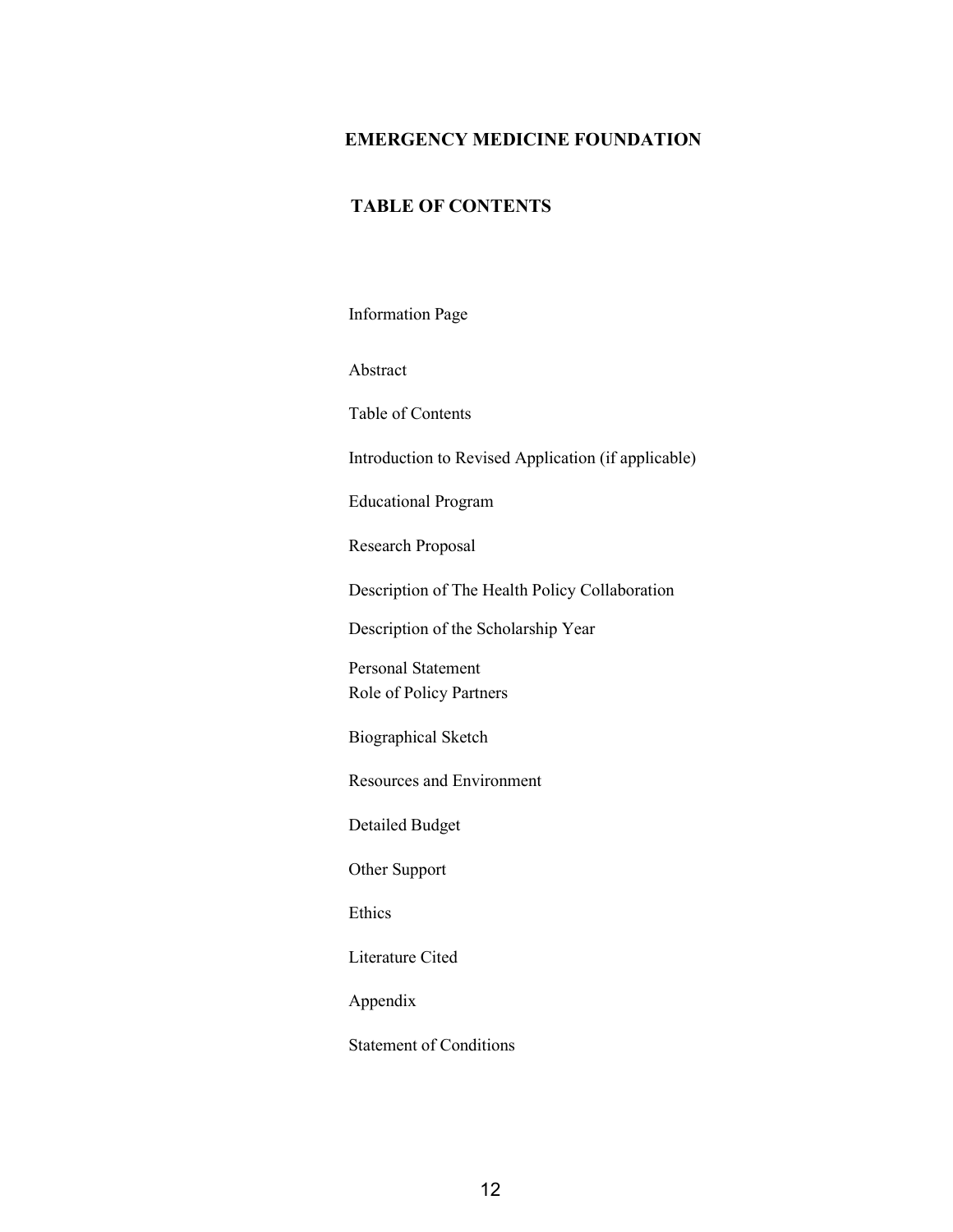# **Emergency Medicine Foundation Information Page**

Full Name with Titles:

Name of Institution:

Grant Category: 2007

Project Title:

Amount Requesting: